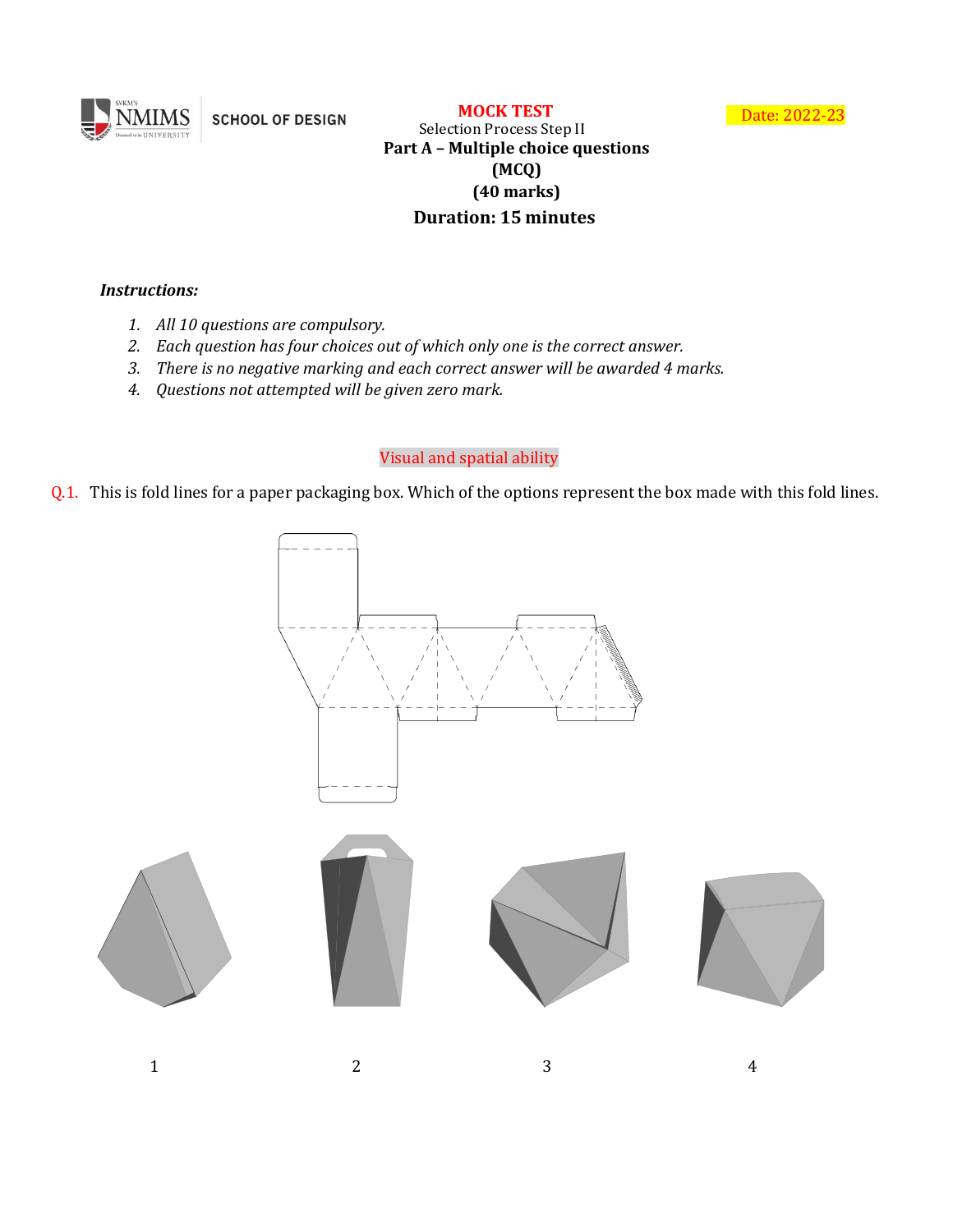- a. 1
- b. 2
- c. 3
- d. 4

## Q.2. How this 3d form will be seen from above?



Q.3. Which shape is repeated to form the following pattern?

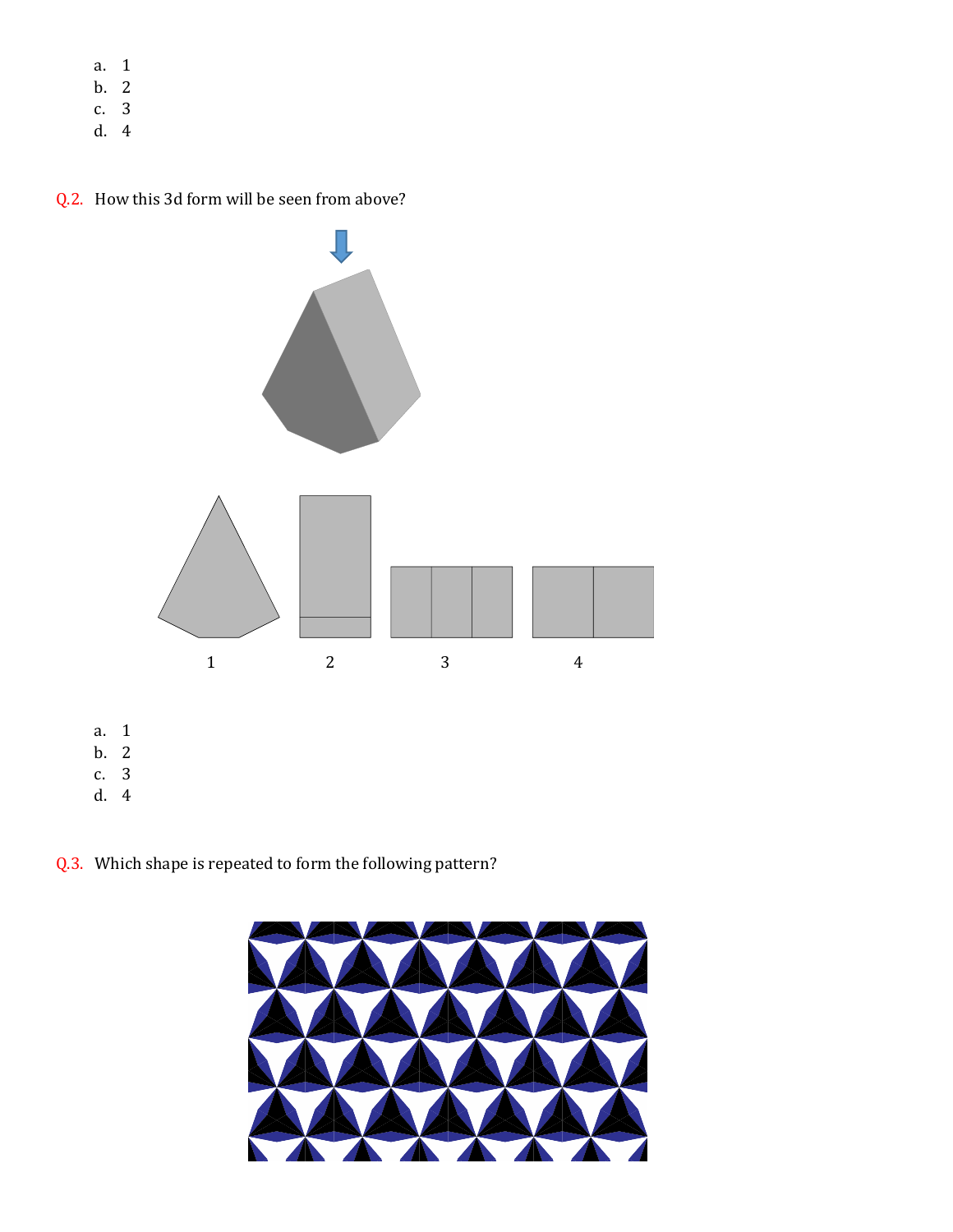

- a. 1
- b. 2
- c. 3 d. 4

Environmental and social awareness

Q.4. Which of these people have done significant work for tribals?

- a. Satyajit Ray
- b. Dr Homi Bhabha
- c. Baba Amte
- d. P L Deshpande

## Q.5 Which country is the largest legal producer of Opium?

- a. India
- b. Afghanistan
- c. China
- d. Kenya

## Logical reasoning

- Q.6. All Grubles have 4 legs. I see a Wibble with 4 legs. This Wibble is a Gruble?
	- a. Yes
	- b. No
	- c. Possible
	- d. None of the above
- Q.7. It takes 15 minutes for 15 people to bind 15 books. How much time it will take to bind 60 books by 30 people?
	- a. 30
	- b. 15
	- c. 45
	- d. 60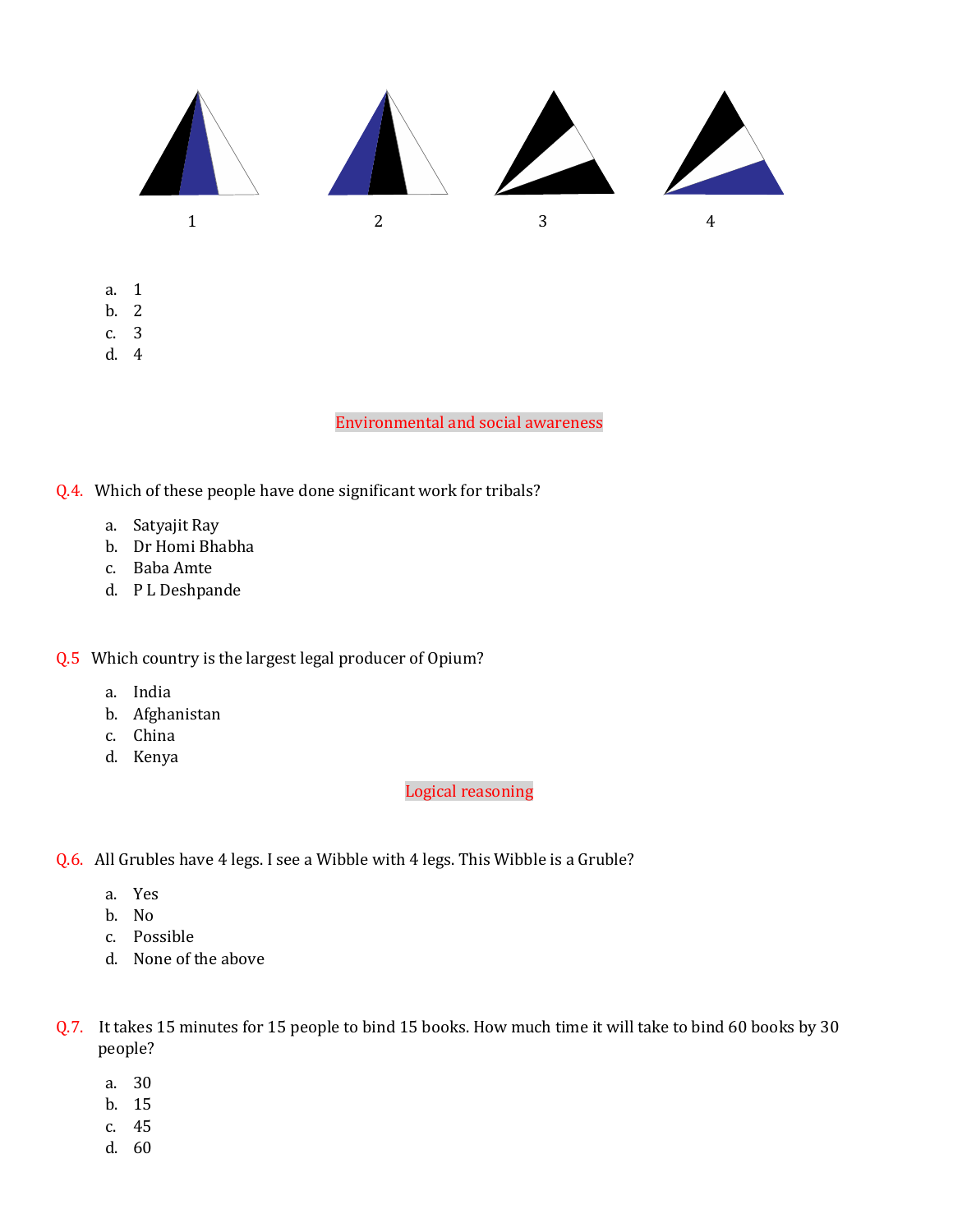

Q.8. Who is the designer of this famous sculpture?



Image sources:<https://unsplash.com/s/photos/chicago-bean>

- a. Karim Rashid
- b. Tom Dixon
- c. Anish Kapoor
- d. Lee Broom

Q.9. Arrange these logos in correct sequence.



- a. Lexus, Mitsubishi Motors, Nissan, Chevrolet
- b. Lexus, Chevrolet, Volvo, Mitsubishi Motors
- c. Tesla, Chevrolet, Nissan, Mitsubishi Motors
- d. Lexus, Mitsubishi Motors, Volvo, Chevrolet

Q.10. How many different types of pieces are found in a game of chess?

- a. 6
- b. 8
- c. 10
- d. 7